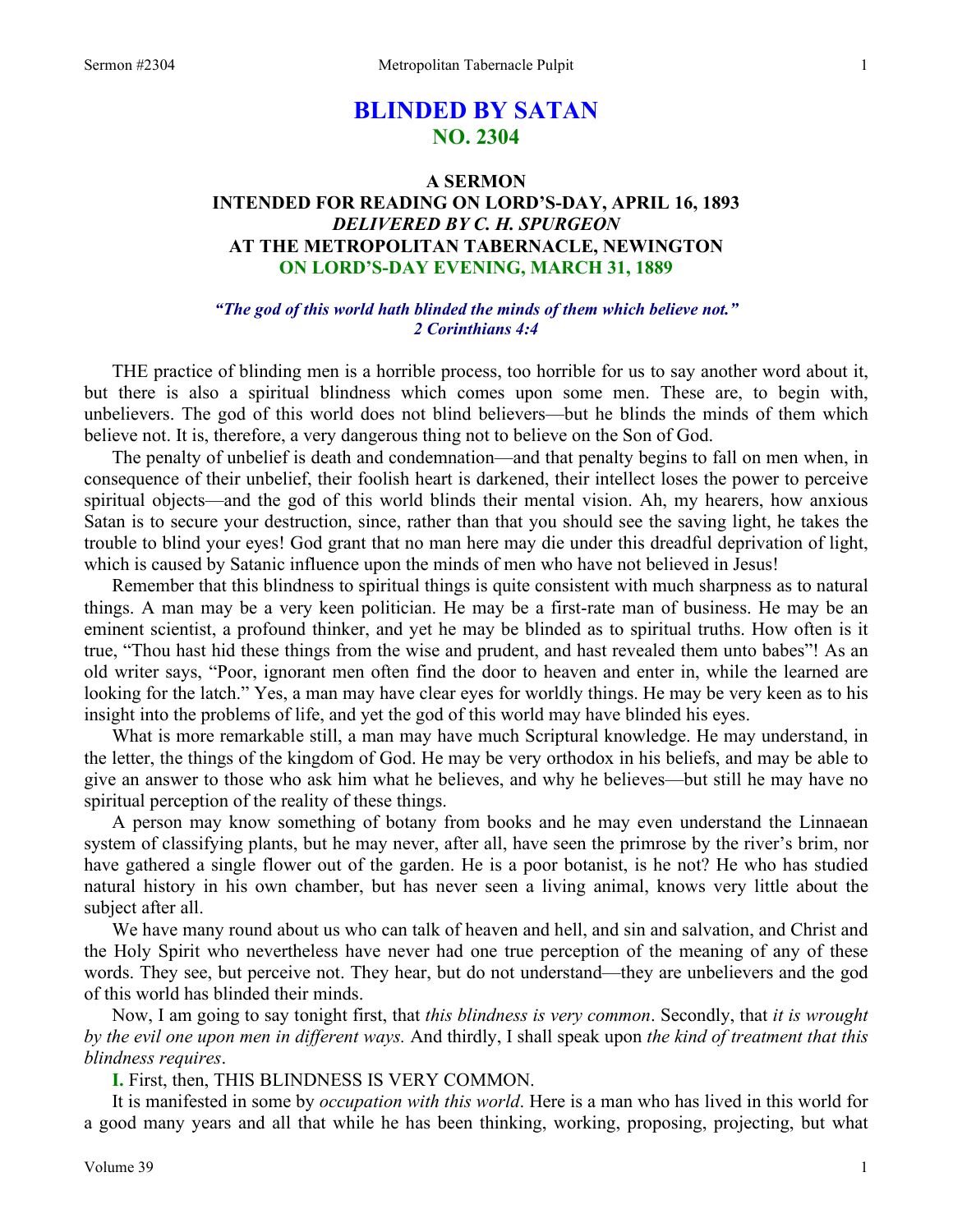about? Why, about this world! He has generally been concerned with a trinity of questions—"What shall I eat? What shall I drink? Wherewithal shall I be clothed?"

This man believes that he is to live forever in another world, that this present life is only like the porch of a house—but that the state to come is the house, itself. All these years, thirty, forty, fifty, sixty, seventy—may I say eighty years?—this man has never thought about the eternal world, but only about the temporary world. He has never thought about where he is to dwell forever, but has spent all his power and strength upon the passage to it.

This is so unreasonable that I am sure he must be blind. I cannot account for his folly anyhow else. Surely, the soul is more important than the body. We think more of the body than we do of the garment it wears, but the body, after all, is only the garment of the soul. The true *ego*, the I, myself, is my soul. Am I never to think of that, but only to be thinking of my earthly house, my food, my garments, my daily work?

That is the kind of thing that a brute would think of—oxen and asses think of what they shall eat, and what they shall drink, and where they shall lie down—if they think at all. And is this all of which you and I think? Surely, that occupation of the mind upon what must be of secondary consideration is a proof that the god of this world hath blinded the mind.

I will give you another token, from a different quarter, and that is, *the extreme easiness of conscience* which we see in many men and women. They can commit a great sin, wash their hands, and then have done with it, as if the very washing of the hand or the wiping of the mouth was quite enough to put away all thought of the wrong.

Many will sit here tonight who have, through a long life, committed a hundred sins of which they would be ashamed to be reminded, and yet they are not ashamed of them. They would only be ashamed to be found out—they are not ashamed of the sin itself. A man truly awakened by the Spirit of God feels the remembrance of his sin to sting him as with scorpions. He cannot bear it. But the great mass of people do a thousand wrong things and yet they are not troubled, but feel quite at their ease.

Some of you are probably within a very short time of death and judgment, and yet you can make sport of sin. How often does it happen that people come to the place of worship and go their way, having rejected solemn appeals—and they will never hear any more! They have had their last warning. Oh, if they could but know that, during the week, they will fall down dead, or be laid aside by sickness, never to leave the bed again!

Yet they trifle, on the brink of fate, on the very verge of everlasting woe. If you saw a man going straight on to the very brink of some dreadful precipice, and you saw him about to take another step, you would say, "That man is blind. I am sure that he is, or else he would not act like that." People do not go into terrible danger with their eyes open—yet there are many of our fellow men, perhaps many of ourselves, going right on, carelessly and heedlessly—to the very brink of the awful abyss without a thought of danger. They must be blind. This horrible peace of conscience, this quenching of the Spirit whenever conscience stirs itself, this playing and trifling with death and judgment prove that they are blind.

To give you another specimen, there are many who have *presumptuous hopes about the future.* At any rate, they do not trouble themselves. I do not know why they are so easy, but there are different forms of presumption which enable them to look into the future without fear. One says, "Well, you see, I was christened when I was a child, and I was confirmed as a youth."

Another says, "I have always attended the meeting house. I am never absent from any of the services. I have subscribed my guinea to the hospital. I am kind to everybody. I think that most people would give me a good name." Their dependence is on that sort of thing and they have never looked at what is really wanting.

They will not stay to hear that Word, "Ye must be born again." They will not listen to Christ when He says, "He that believeth not shall be damned"—whatever his profession or moral character may be.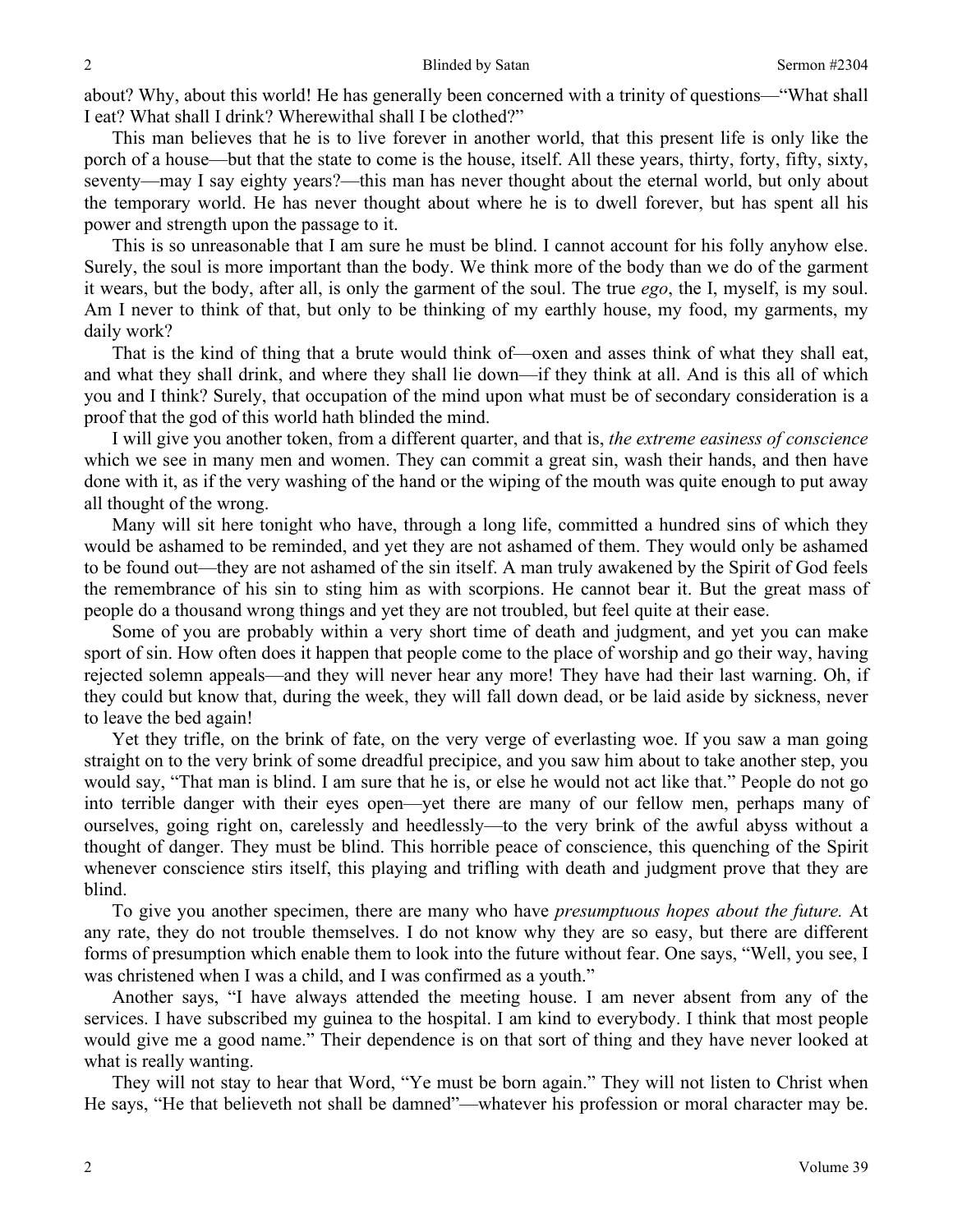No, but they go on dancing to destruction with a light and merry heart. Surely these people are blinded by Satan.

Then see another sort of people, and note *their readiness to sin*. They yield to the tempter, they yield at the first request. There is no need for Satan to importune them to evil. They seem always ready for it, especially if they think that they can escape from trouble by doing wrong. Why, are there not many persons who would tell a lie to save a sixpence? Ah! to save a *penny*?

The shop was open this morning—the profit made did not amount to two pence—but still the Sabbath was broken for that paltry sum. How many are selling their souls, not to gain the whole world, nay, not to gain a four penny piece! They think so little of their souls and their eternal destiny, that, for the sake of a drop of beer, for the sake of an evening's amusement, for the sake of pleasing a foolish companion, they will fling their souls away as if they were only pebble stones not worth the keeping.

Ah, sirs, such people must be blind! People who have had their eyes opened spiritually have been known to die sooner than do the least thing that was wrong. Remember the man who was told that if he would give one farthing to be spent on incense to the heathen gods, his life should be spared? But the man knew the Lord and therefore he would sooner die than give a single mite towards the worship of idols.

Men of God have cheerfully laid down their lives to defend even a slight point of God's eternal truth. But these men who think nothing of such holy heroism and are willing to lose their souls for a paltry pleasure, why, they must be blind!

I need not stay to say more except this one thing. This blindness shows itself in *trifling with eternal things*. There is a person here who, not long ago, was very greatly aroused and awakened, even resolved to seek the Savior there and then. But when in the inquiry room he put off the final decision. There was no reason why he should put it off, except the reluctance of his mind to accept Christ.

That was not the first time that he had procrastinated and postponed. Yet he is still putting off his reception of Christ. He is not sure that he will live to get home tonight. He is not certain that, should he fall asleep tonight on his bed, he will wake up in this world in the morning. Yet he leaves his soul in jeopardy, as if it were a matter of very small concern.

A person came here, not long ago, who had taken off a diamond ring when he washed his hands. And all the while he was sitting here, he kept wondering what would become of that ring, whether, when they emptied the water out of the basin, it would be thrown away. He was so anxious about his ring that he hurried home as quickly as ever he could after the service.

He did not wait a week to see about it, yet there are men here who have waited weeks, months, years, ah, many years, procrastinating and procrastinating! They would not leave their worldly business like that, but they leave the eternal business of salvation or damnation as though it were but as a sere leaf that might be blown whichever way the wind might please.

Such people must be blind. I am sure they must be blind. Oh, that they were wise enough to cry, in the language of Charles Wesley's hymn,—

> *"O God, my inmost soul convert, And deeply on my thoughtful heart Eternal things impress; Give me to feel their solemn weight, And trembling on the brink of fate, Wake me to righteousness!"*

I could heap up many proofs that this blindness is very common, but I have not the time to do so, for we must pass on to consider the next point.

**II.** Secondly, I want to prove to you, very earnestly and very pointedly, that THIS BLINDNESS IS WROUGHT BY THE EVIL ONE IN DIFFERENT WAYS.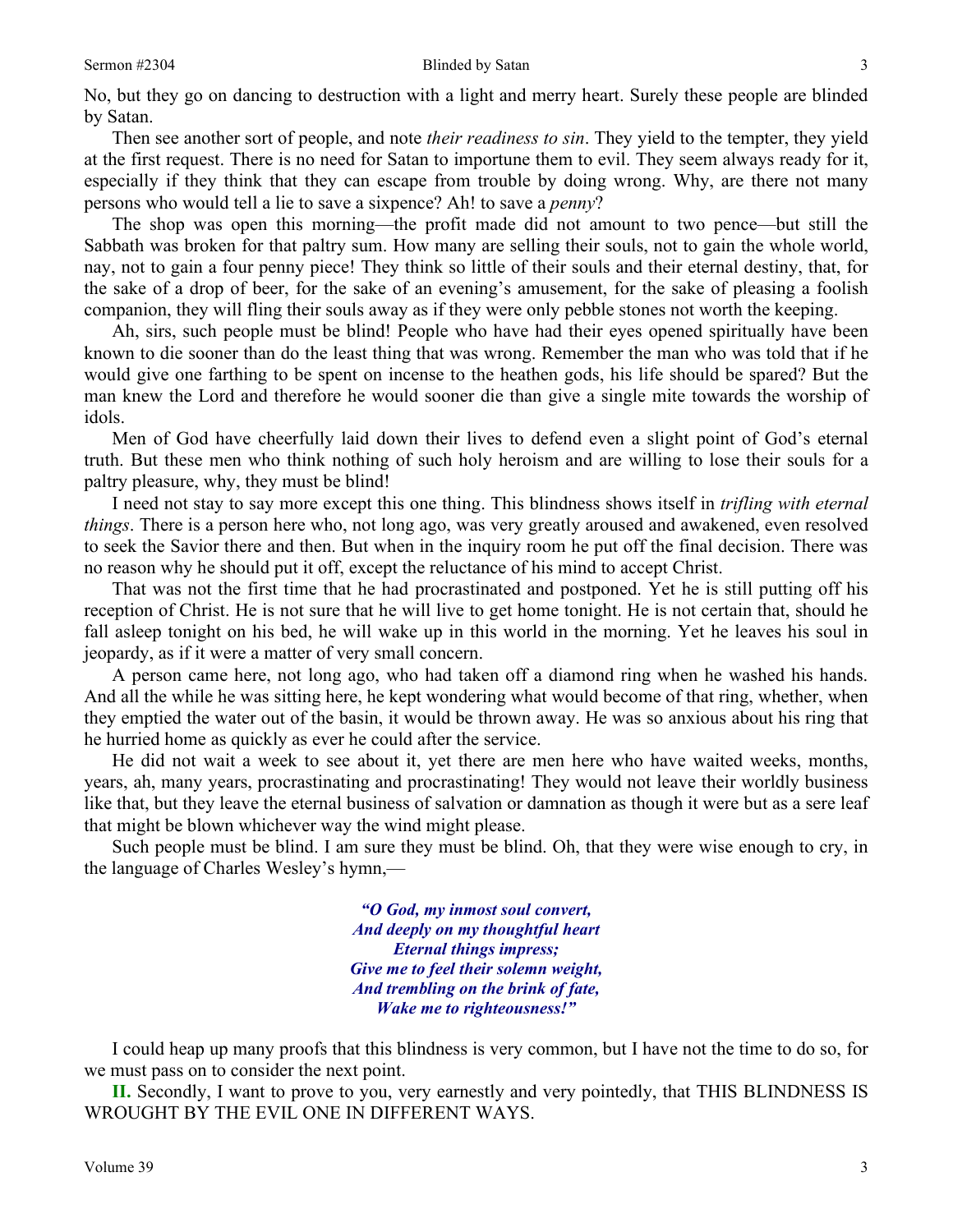In some, it comes by *utter worldliness*. There are some people who say, "We cannot attend to that matter, we have enough to do to earn our living." Others say, "Well, thank God, we have not to earn our living by the sweat of our brow, but really we have plenty of other things to think of besides turning our attention to that Methodistic stuff."

One says, "I—, I—," yes, you may speak it out if you like—you think that God and heaven and eternal things are trifles unworthy of your thoughts. Your house, your horse, your wife, your money these, of course, are not trifles—these must come first. The world, the world, the world—this is in your heart and occupies it all.

Said the captain of a whaler, one day, to a man of God, who spoke to him about his soul, "Mr. Bertram, it is of no use for you to speak to me about my soul, or ask me to come to the service tonight. You see, I am out here after whales, and all the while that I was sitting, and you were talking, I should be thinking about whales. And when you gave out a hymn, I should just be thinking of whether there was a whale anywhere about. If I were to pray, I should be praying about whales. I have whales in my heart, sir, and there is no room for anything else."

It is so with many, many people. They have their business, they have set up a loom, they have an invention, they have all the materials of a building inside their hearts—and there is no room for God. Their hearts are blinded by utter worldliness.

Some, again, are blinded by the devil in a very desperate way, *by love of some favorite sin*. I do not hesitate to say it is a general fact that when men kick against true religion and when they get offended by being spoken to about it, if you could track them home, you would find in their conduct some very good reason for their opposition.

I recollect that in preaching on one occasion, I happened to allude to the pleasure it gave me to see the gleaners picking up the wheat in the harvest time, as Ruth did, and I said, "I verily believe that there are some farmers who would rake their fields with a small tooth comb, if they could, to get every grain of the wheat up." I noticed a respectable-looking gentleman, in the front of the gallery, get up and go out. Somebody at the door said, "Why are you going out, Mr.\_\_\_?" He replied, "I won't stop to listen to such a fellow as that. I always rake my fields three times."

Yes, you see, it was the truth that made him angry. It is usually so. There is a reason for men being angry with the Gospel and turning away from it, when it strikes at some of their favorite sins. Such and such a man says that he does not believe in Jesus Christ. It is not likely that he should. I will not tell you why, but his wife knows.

There is another man who keeps a shop. He says that he does not want to be converted. No, if he were, he could not keep that shop. Or if he did, be would have to alter the line of business in which he is engaged. Ah, the god of this world blinds men's eyes with sin! I cannot go into all the particulars, but if there is any man here who has a pet sin that he cherishes, do not let him wonder that he cannot see the beauties of Christ, or the glories of salvation.

And let him not think that we would do anything to win his approbation while he remains in love with that sin. It is with us very much as it was with Martin Luther when he said, "I could be proud to think how badly some people speak of me. For them to speak badly of me is the highest honor that such as they are can confer upon me." When you who are living in unchastity and dishonesty speak badly of Christ and of Christians, you only speak after your own manner—and we cannot wish you to alter your tone till God has changed your heart.

Many are blinded as to the things of God by *following a party*. "Well," you say, "I could not begin to study these matters of religion, because I am linked in with such a set. I know how they would treat me. They would laugh at me first, and they would give me the cold shoulder next. No, really, my dear sir, if you know how I am connected, you would not expect me to ever give any consideration to these doctrines that are preached, whether they be true or not."

It is a pity, it is a solemn pity, that a man should ruin his soul to keep in with his party. I rejoiced to read of the praise that was passed in the House of Commons, the other night, upon John Bright who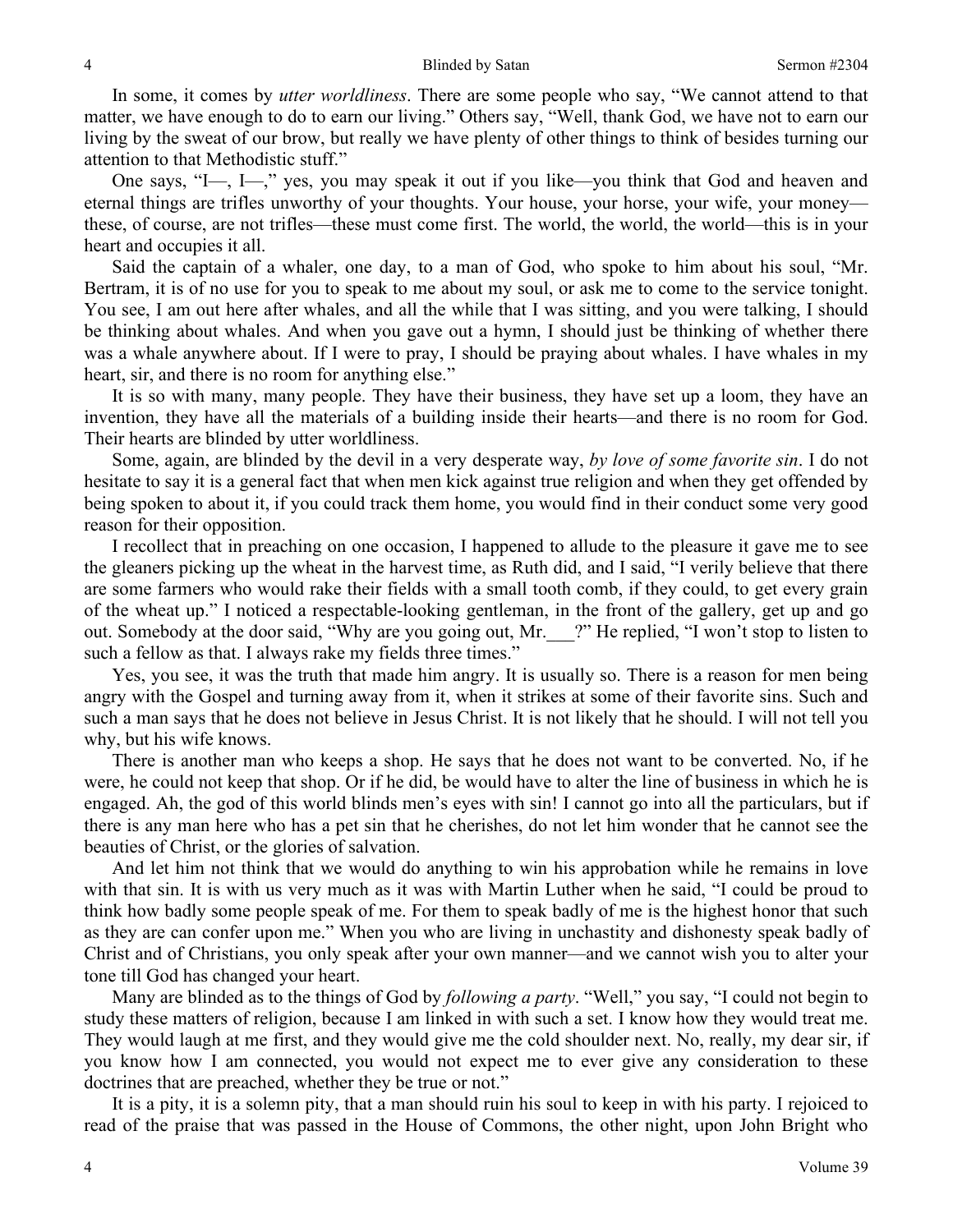deserved much more than was said, especially upon this one point, that, whenever his conscience came in conflict with his party, he followed his conscience and let his party go where it might. Public approbation and applause were nothing to him so long as he could keep clear in the sight of God by doing what he believed to be right. Now, when he dies, every party has a word of honor for him. There is nothing lost, after all, by sticking to what you believe to be right—and if it is so in politics, how much more should it be so in the matter of religion!

Cut your sinful connections, quit your evil companions. It were better to do that than to go with them, applauded and approved, and find yourself wrong at the last. Oh, that men had but a grain of grit in them, so that they would never make the things of God, and heaven, and eternal realities, to hang upon the breath of men's nostrils, or the smiles or frowns of their fellow men! But I am afraid that a great many will never come to know Christ, because they will continue to follow their party or the prejudice of their early education still clings to them.

A fourth way in which Satan blinds a great many, and he does it very commonly, is *by raising objections to the truth*. There is nothing in this world to which you cannot object. I venture to say that there is no fact, however palpable to all the senses, but what you can, if you like, find reasons for not believing it to be a fact. If somebody were to assert that I am not here and that I am not speaking, I have no doubt that, with proper pay, a lawyer could be found to prove it—and what a lawyer could do, a great many, who are not learned in the law—could do as well.

To answer objections is an endless task—it is like trying to empty a flowing fountain with bottomless buckets. Men do not object to the religion of Jesus Christ really and truly. It is not this to which they object, but they invent objections, they go abroad searching after objections that they may then have an excuse for rejecting Christ. In this way many prove that they are blind—they have a difficulty they cannot get over, and do not mean to get over either—and so they see not Christ.

With others, blindness is wrought *by wrong inferences*. It is astonishing how many eyes are blinded by wrong inferences drawn from truth. We have known one say, "Well, the mercy of God is very great—it is universal—therefore, I am sure that God will not cast us into hell." This is a wicked lie derived from a great truth.

Another says, "I read that God has an elect people." That is most surely true, but not the inference that is drawn from it—"Therefore, if I am to be saved, I shall be saved. And if I am to be lost, I shall be lost, so that I need not trouble my head about the subject." That is another false inference deduced from a great truth. When a man means to commit suicide, any rope will do, and when a sinner is resolved to perish, he can always find an argument, fetched even from the truth of God itself, as the means of his own destruction. I am not going to answer any of these lies, but only to say that, by these false inferences, many a man has been blinded to his own eternal ruin.

Then there is another way of being blinded, and a very common one, too. That is, *by general conceit of knowledge*. I know a man stone blind of it. When I met him last, he looked at me, condescended to ask how I was and he as much as intimated that he was prepared for a little conversation with an inferior person occasionally, and therefore he did not mind speaking about religion with me, he himself being a very superior person indeed, knowing everything, and if possible, a few things besides.

This man called himself an agnostic—and when a man says that he is an agnostic, he is an ignoramus—that is, a person who knows nothing. Yet such a man usually talks as if he knew everything and the appendix at the end of that. He mentions Calvinism and he says in a tone of contempt, that his grandmother was a Calvinist! He says that he remembers the Evangelical school, but that they have nearly died out now.

You have not talked long with him before you discover that the Lord Jesus Christ and he could never get on together, because the Savior has said, "Except ye be converted, and become as little children, ye shall not enter into the kingdom of heaven," and this man will never become a little child, not he!

If you want the antipodes of a little child, there you have the gentleman—and he wishes you, "Good afternoon," when you begin to quote Scripture. He is not at all the person to receive any instruction of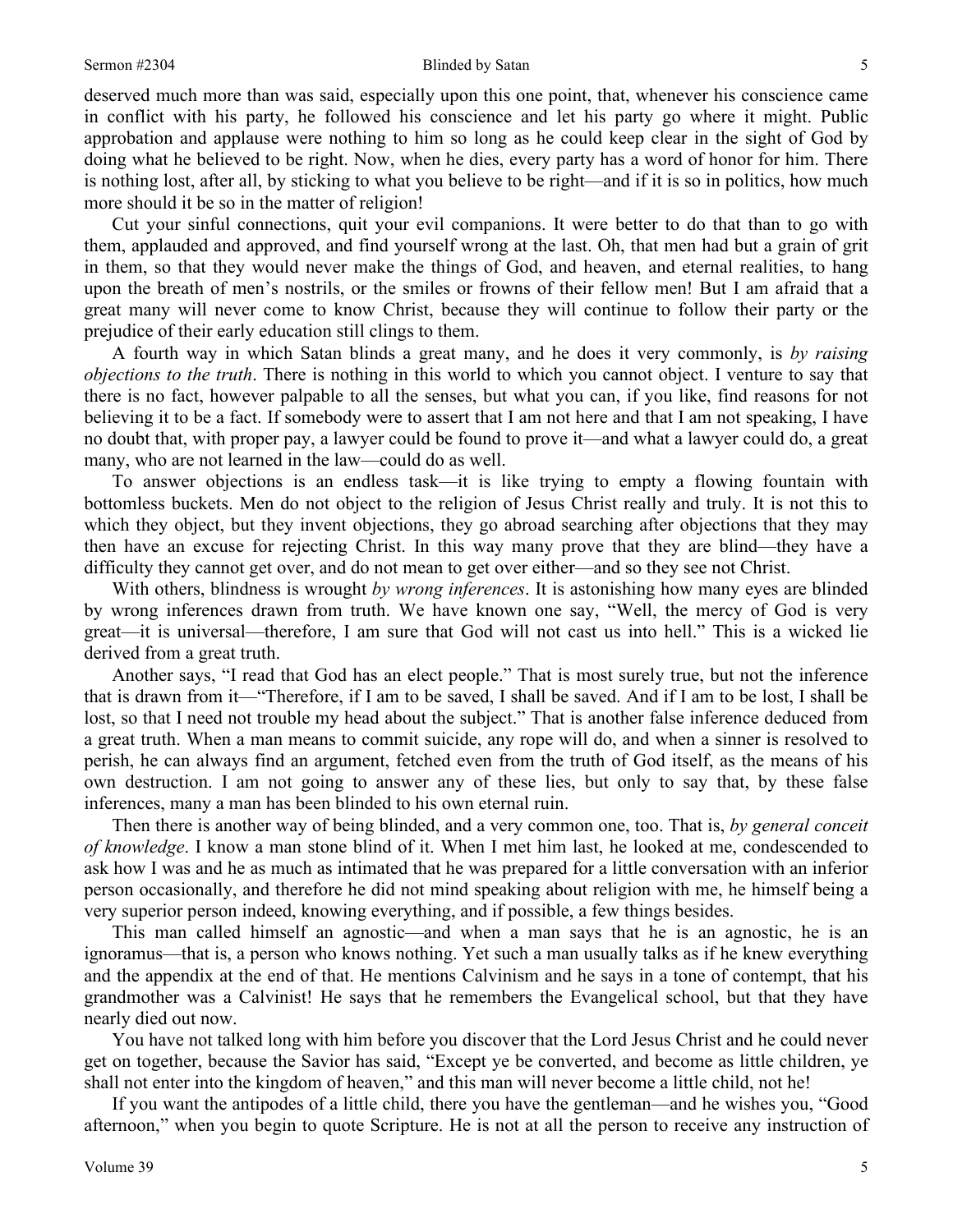that sort. The "superior" person will always be lost, take my word for it. The more superior he is, the more sure he is to be lost—I mean not that he is superior, but that he thinks himself so—superior to all teaching.

He is not prepared to be a learner. He is ready to set up as a teacher and a master of anything you like. He is not the kind of man to enter the gates of heaven—he carries his head too high for that. He is a man of broad thought, and of course, he goes the broad way. Narrow-minded people go in the narrow way—but then it leads unto life eternal and therefore I commend it unto you.

> *"Broad is the road that leads to death, And thousands walk together there; But wisdom shows a narrower path, With here and there a traveler."*

We have another set of people who are blinded *by some special conceit of false grace*. Here is a man who has attended to many duties. Some, of course, he does not care about, but he compounds for duties he does not like by attending to others that are to his taste. He does not pray, but then he sings in the choir! Communion with God—he does not know anything about that—but he takes the sacrament!

He has never repented of sin, but then he has found fault with other people for their sins, and he regards that almost as good! He does not help the poor and needy, but then he has a capital plan for lowering the poor rates! He is always doing some good thing or other, of a sort, but not of the sort that Scripture proscribes.

As to believing in the Lord Jesus Christ, that is, by a living faith trusting Him, that is beyond his range. As to seeking a new heart and a right spirit—and being converted and turned from darkness to light—he does not know anything about that, but there has been, after all, a very great improvement in him. He has given up some very questionable practices, and on the whole, he has done a good deal which ought to be spoken of with considerable commendation. This is the kind of gentleman who is blinded by the god of this world.

But it is idle for me to talk about people being blinded except to those who can see, for the blindest man is the man who says that he is not blind, who will not have it that he does not see everything aright, even though he has never had his eyes opened by the Lord. He says that he could always see—it is an insult to suppose that he is blind.

He is like the Pharisees who said to Jesus, "Are we blind also?" to whom Jesus answered, "If ye were blind, you should have no sin: but now you say, We see, therefore your sin remaineth." This is sinning against the light. This is sinning with a vengeance. May God preserve all of us from such a sin!

**III.** Now I come to the most practical point, that is, THE KIND OF TREATMENT THAT THIS BLINDNESS REQUIRES. I pray God to bless to you what I have to say upon this matter.

I should say, first, dear friends, *beware lest this blindness be sent as a punishment*. Although our blind friends have our loving sympathy and God blesses them, yet it must be a great calamity to be without their eyesight. Now, blindness of heart is not only a sin, but it is the punishment of sin, and it comes to many as the result of violating conscience, resisting the Holy Spirit, trifling with solemn things, and being desperately set on mischief.

Oh, you who have a tender conscience, mind that you do not lose it! You who have the power to sit and hear a sermon, and to feel it, do not trifle with that holy sensitiveness. Once lost, so that you can read the Book of books and hear the most earnest talk, and yet feel nothing, you have lost one of the greatest privileges that you ever had. May God help the man who is going on towards this fatal blindness—and stop him before he gets any further!

I would say, also, to you who are in any way blind, *beware lest that blindness becomes the herald of your doom*. Before Haman was hanged, the first thing that the servants did was to cover his face. And when a man is about to be lost forever, the first thing that the devil does is to blind his eyes so that he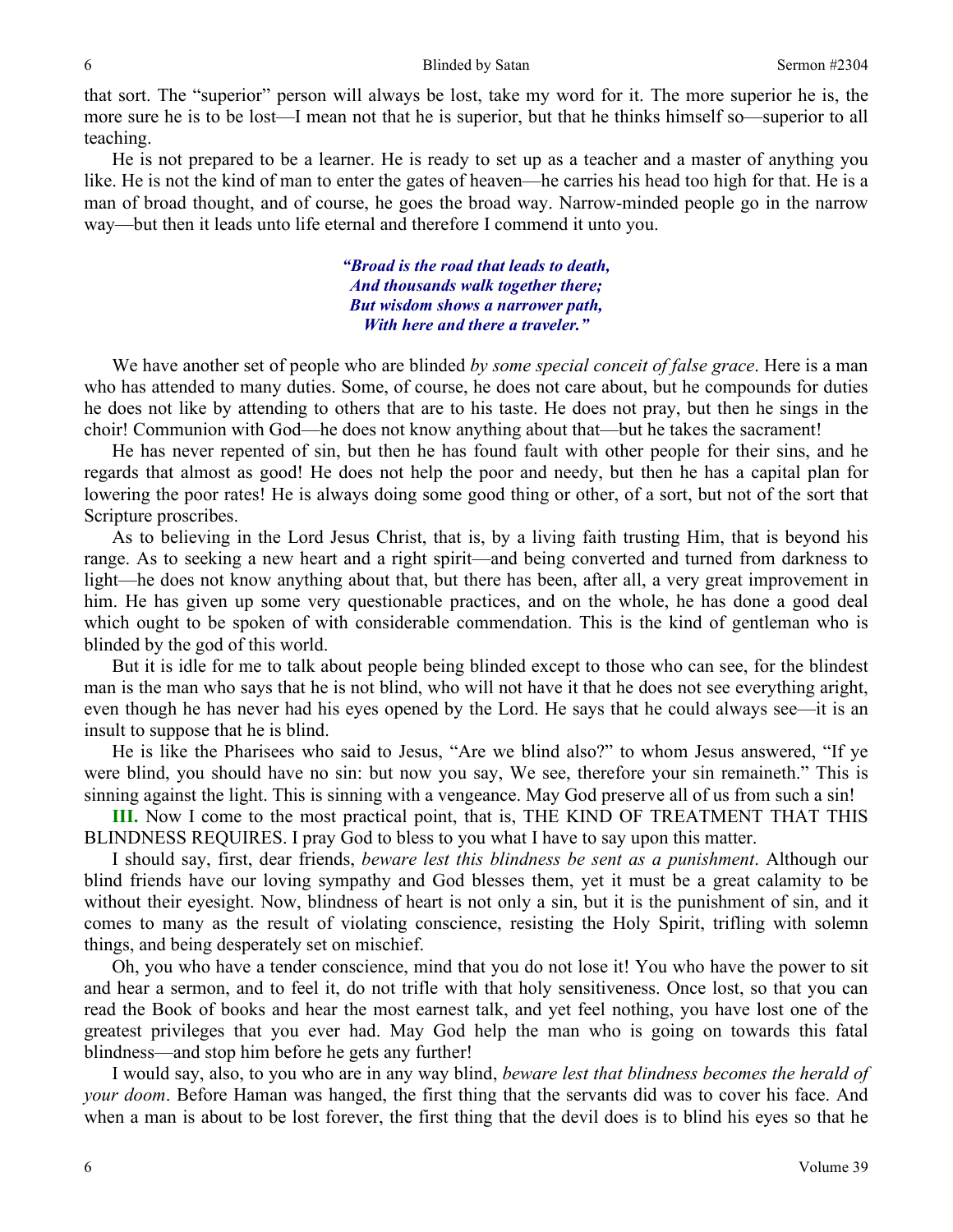#### Sermon #2304 Blinded by Satan 7

cannot see. Now the poor blind Samson will make sport for the Philistines. Now they hope that they can kill him whenever they please. Beware of a blinded conscience—it is the prelude of eternal destruction. God save you from it!

Next, *if you have even a little light, value it greatly*. If any one of us should be gradually losing his eyesight, I know that he would greatly prize the little sight that he had. How often have I spoken to a friend who has said, "This eye is quite gone, sir, there is just a little light left in *this* one, and the doctor says that I must wear a shade and be very careful, or I may lose that."

Oh, take care of the little light you have! If you can feel a little, be very tender of that feeling. If you can see a little of the beauty of Christ, be very jealous over that sight. Have I not often said that he who has starlight, if he thanks God for starlight, and uses it, will get moonlight, and he who has moonlight, and thanks God for it, and uses it, will get sunlight—and he who has the sunlight shall yet come to that light which is as of seven days in the glorious presence of God? Take care, then, of any light that you have.

And then, the next thing is, if you are at all conscious of your blindness, but do not see the full evil of sin, do not see the glory of Christ, and do not perceive the way of salvation, *confess your blindness*. Go home tonight and in your chamber, alone, acknowledge that you do not see what you ought to see, and do not feel what you ought to feel. Show your sightless eyeballs to the Savior, who gives sight to the blind.

Do not cloak your sin, confess it. "He that covereth his sins shall not prosper: but whoso confesseth and forsaketh them shall have mercy." Say with David, "I acknowledged my sin unto thee, and mine iniquity have I not hid. I said, I will confess my transgressions unto the LORD." So shall you also be able to say with him, "and thou forgavest the iniquity of my sin."

When you have confessed your blindness, do one more thing, *trust to the Lord Jesus to open your blind eyes*. Put yourself consciously into the presence of the divine Savior and say to Him, "I believe that You are able to work this miracle of mercy. I believe that You can make me see Your truth and feel the truth. I believe that You can make me see Yourself, and trust Yourself. Here are my eyes. Lord, I would receive my sight! I believe that You can give it. Give it to me now!"

Ah, perhaps while I speak these words, the flash of the divine light is coming into some dark heart! Salvation does not take hours—it is in one single instant that we pass from death unto life. The moment that we believe in Jesus, we are saved. The moment that we look to Him hanging on the cross, our iniquity is pardoned. God grant us that blessed look of faith tonight, each one, for Jesus' sake! Amen.

It may help some to look to Christ if we sing a verse of that well-known hymn,—

*"There is life for a look at the Crucified One; There is life at this moment for thee; Then look, sinner—look unto Him, and be saved— Unto Him who was nail'd to the tree."* 

### **EXPOSITIONS BY C. H. SPURGEON**

#### *ISAIAH 6, MATTHEW 13:10-17, AND LUKE 18:35-43*

**Isaiah 6:1-4.** *In the year that king Uzziah died I saw also the Lord sitting upon a throne, high and lifted up, and his train filled the temple. Above it stood the seraphims: each one had six wings; with twain he covered his face, and with twain he covered his feet, and with twain he did fly. And one cried unto another, and said, Holy, holy, holy, is the LORD of hosts: the whole earth is full of his glory. And the posts of the door moved at the voice of him that cried, and the house was filled with smoke.* 

Isaiah was awe-stricken by this vision of the glory of the Lord. It was a sight such as few eyes have ever seen. Isaiah was never actually in the holy place, for he was no priest and therefore he could not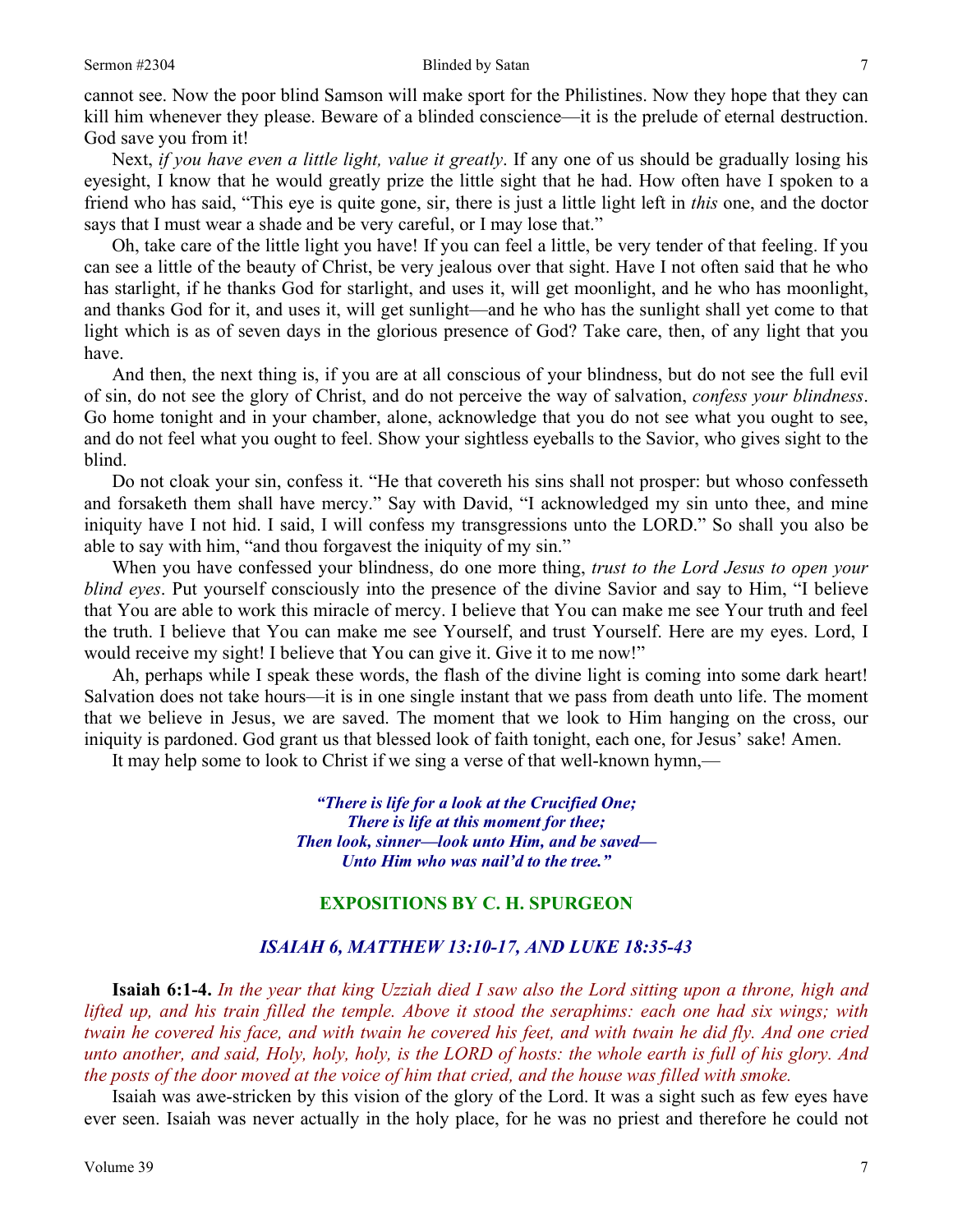stand there. It was in vision that he saw all this glory and it was a vision that must have remained upon his memory through the rest of his life. The holiness and the glory of God struck him at once.

**5.** *Then said I, Woe is me! for I am undone; because I am a man of unclean lips, and I dwell in the midst of a people of unclean lips, for mine eyes have seen the King, the LORD of hosts.* 

There was, indeed, enough to make him say, "Woe is me!" A sinful preacher, an imperfect preacher, among a sinful and imperfect people, he felt as if the society in which be moved was the reverse of the society in which God dwells. Pure seraphim cry, "Holy, holy, holy, is the LORD of hosts," but as for us, our very talk is unholy—"a people of unclean lips."

**6-7.** *Then flew one of the seraphims unto me, having a live coal in his hand, which he had taken with the tongs from off the altar: and he laid it upon my mouth, and said, Lo, this hath touched thy lips; and thine iniquity is taken away, and thy sin purged.* 

The live coal from off the altar does not represent the holy flame which burns in the prophet's heart, but it represents purgation, cleansing, participation in the sacrifice, and the putting away of sin. With a blister on his lips, Isaiah stood silent before God.

**8.** *Also I heard the voice of the LORD, saying, Whom shall I send, and who will go for us?* 

Here we have the divine Trinity in Unity. "Whom shall *I* send?" There is Unity. "Who will go for *us*?" There is the Trinity. God is seeking a messenger to deliver His message to men.

**8.** *Then said I,—* 

Stammering it out with the blistered lip,—

**8.** *Here am I; send me.* 

Isaiah did not know the errand; perhaps, if he had known it, he would not have been quite so ready to go. Who can tell? But God's servants are ready for anything, ready for everything, when once the living coal has touched their lip. I thank God that I was never called to such a work as Isaiah had to undertake.

**9-10.** *And he said, Go, and tell this people, Hear ye indeed, but understand not; and see ye indeed, but perceive not. Make the heart of this people fat, and make their ears heavy, and shut their eyes; lest they see with their eyes, and hear with their ears, and understand with their heart, and convert, and be healed.* 

That was no Gospel ministry. It was a ministry of condemnation. The house of Israel had rejected the prophets and had rejected God, and in the fullness of time would reject God's own dear Son. When Isaiah in vision looked forward to all this, he was not sent to soften, but to harden—his word was to be a savor of death unto death, and not of life unto life.

**11-12.** *Then said I, Lord, how long? And he answered, Until the cities be wasted without inhabitant, and the houses without man, and the land be utterly desolate, and the LORD have removed men far away, and there be a great forsaking in the midst of the land.* 

This was a heavy task for the prophet—he had no tidings of God's relenting, no tokens of divine mercy.

**13.** *But yet—* 

You never get this deep bass note of divine justice without having a "but yet," to accompany it.

**13.** *In it shall be a tenth, and it shall return, and shall be eaten: as a teil tree, and as an oak, whose substance is in them, when they cast their leaves: so the holy seed shall be the substance thereof.* 

When the oak sheds all its leaves, it is not dead—there is living sap that will again cause the tree to be verdant. Though the nation was to be brought very low, there was still to be left a remnant according to the election of grace. Sin never reaches such a point in God's people but what grace triumphs. Still, where sin abounded, grace did much more abound.

This is a terrible chapter. It shows the sovereignty of God in a lurid light and reveals how, when sin comes to a certain point, the Lord gives men up and leaves them to the blindness of their heart, so that even the means of grace, the prophetic message, becomes a means of condemnation to them.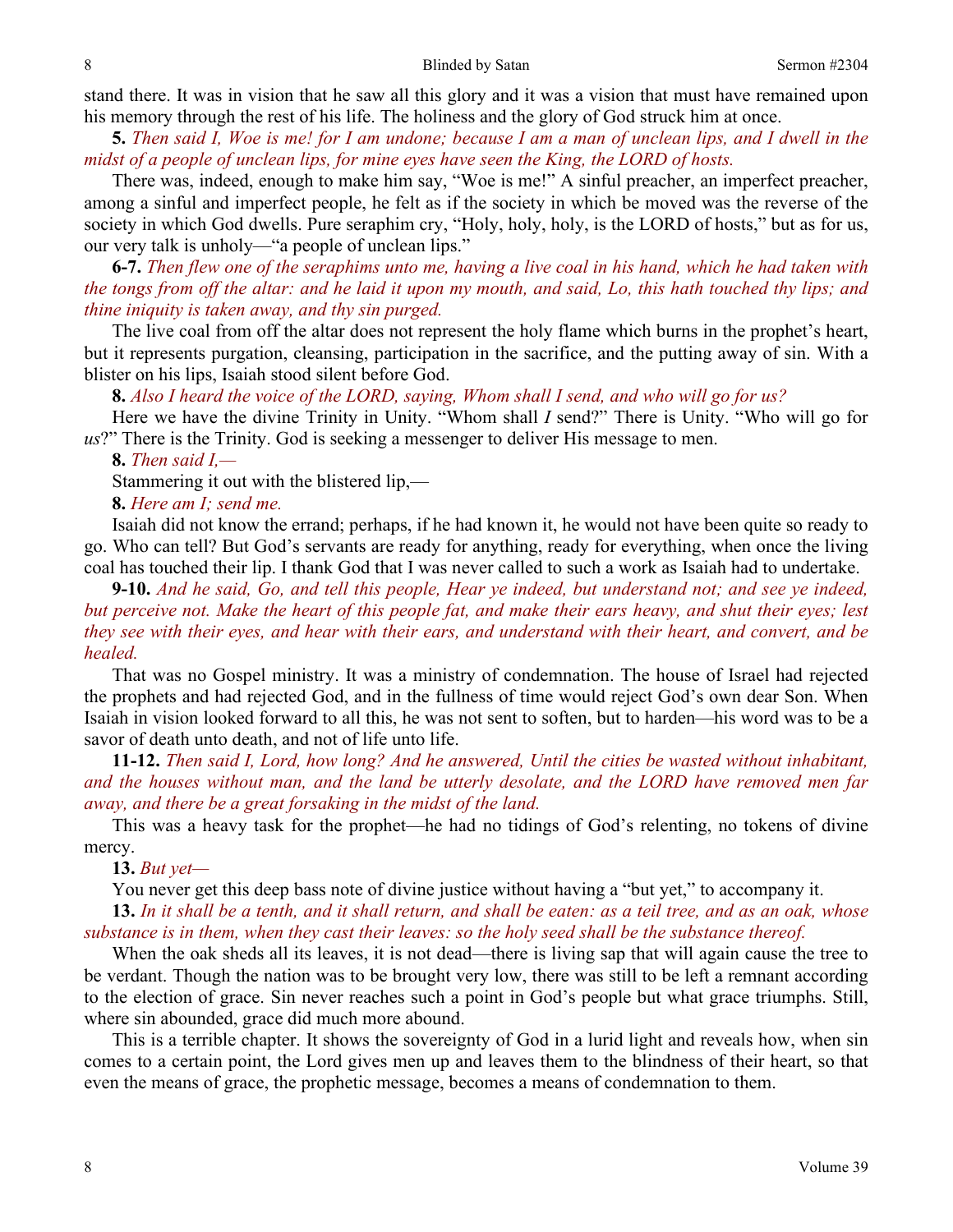Now we are going to read in one of the many places in the New Testament in which this passage is quoted.

**Matthew 13:10-12.** *And the disciples came, and said unto him, Why speakest thou unto them in parables? He answered and said unto them, Because it is given unto you to know the mysteries of the kingdom of heaven, but to them it is not given. For whosoever hath, to him shall be given, and he shall have more abundance: but whosoever hath not, from him shall be taken away even that he hath.* 

You can understand this truth if you go into certain museums. I will suppose that you know nothing whatever of comparative anatomy and you go into the Museum of Comparative Anatomy at Paris. If you understand a little of the science, you will learn a great deal more—"for whosoever hath, to him shall be given." If you do not know anything about the subject, you will say, "Well, this is the most uninteresting exhibition I ever saw," and you will come out with the feeling that you do not know anything.

What you did know will have vanished in the sight of all that mass of bones arranged in those extraordinary shapes. You will only feel your own lack of knowledge in that department—you will show your ignorance, and nothing else. So it is in the things of God. If you understand the fundamental principles of true godliness, you will soon understand more. But if you do not comprehend as much as that, even the reading of the Scriptures will be but slightly instructive to you.

**13-15.** *Therefore speak I to them in parables: because they seeing see not; and hearing they hear not, neither do they understand. And in them is fulfilled the prophecy of Esaias, which saith, By hearing ye shall hear, and shall not understand; and seeing ye shall see, and shall not perceive: for this people's heart is waxed gross, and their ears are dull of hearing, and their eyes they have closed; lest at any time they should see with their eyes, and hear with their ears, and should understand with their heart, and should be converted, and I should heal them.* 

Now the Savior turned to His disciples and spoke especially to them.

**16.** *But blessed are your eyes, for they see: and your ears, for they hear.* 

It is no use having eyes that do not see, or ears that do not hear, and yet I fear that there are many eyes of that kind, and many ears of that sort, in this congregation tonight.

**17.** *For verily I say unto you, That many prophets and righteous men have desired to see those things which ye see, and have not seen them: and to hear those things which ye hear, and have not heard them.* 

Now let us read one other passage to show how the Lord heals the blind and makes them see.

**Luke 18:35-36.** *And it came to pass, that as he was come nigh unto Jericho, a certain blind man sat by the wayside begging: and hearing the multitude pass by, he asked what it meant.* 

If he could not see, he could hear and he could speak. Use all the ability that you have and God will give you more.

**37-39.** *And they told him that Jesus of Nazareth passeth by. And he cried, saying, Jesus, thou son of David, have mercy on me. And they which went before rebuked him, that he should hold his peace:* 

They told him that he was spoiling the Preacher's sermon. They had lost his last sentence. They could not catch the Savior's meaning, so they cried out to the blind man, "Hold your tongue, sir."

**39-40.** *But he cried so much the more, Thou son of David, have mercy on me. And Jesus stood,* 

I can see Him stop. He had been walking on before and talking as He went, but prayer can cause the Savior to be spell-bound. Here Jesus stood,

**40-41.** *And commanded him to be brought unto him: and when he was come near, he asked him, saying, What wilt thou that I shall do unto thee?* 

Our Lord likes us to know what it is that we want. He would have us feel our need, that we may have a distinct perception of the blessing when it comes and know just what it is.

**41.** *And he said, Lord, that I may receive my sight.*